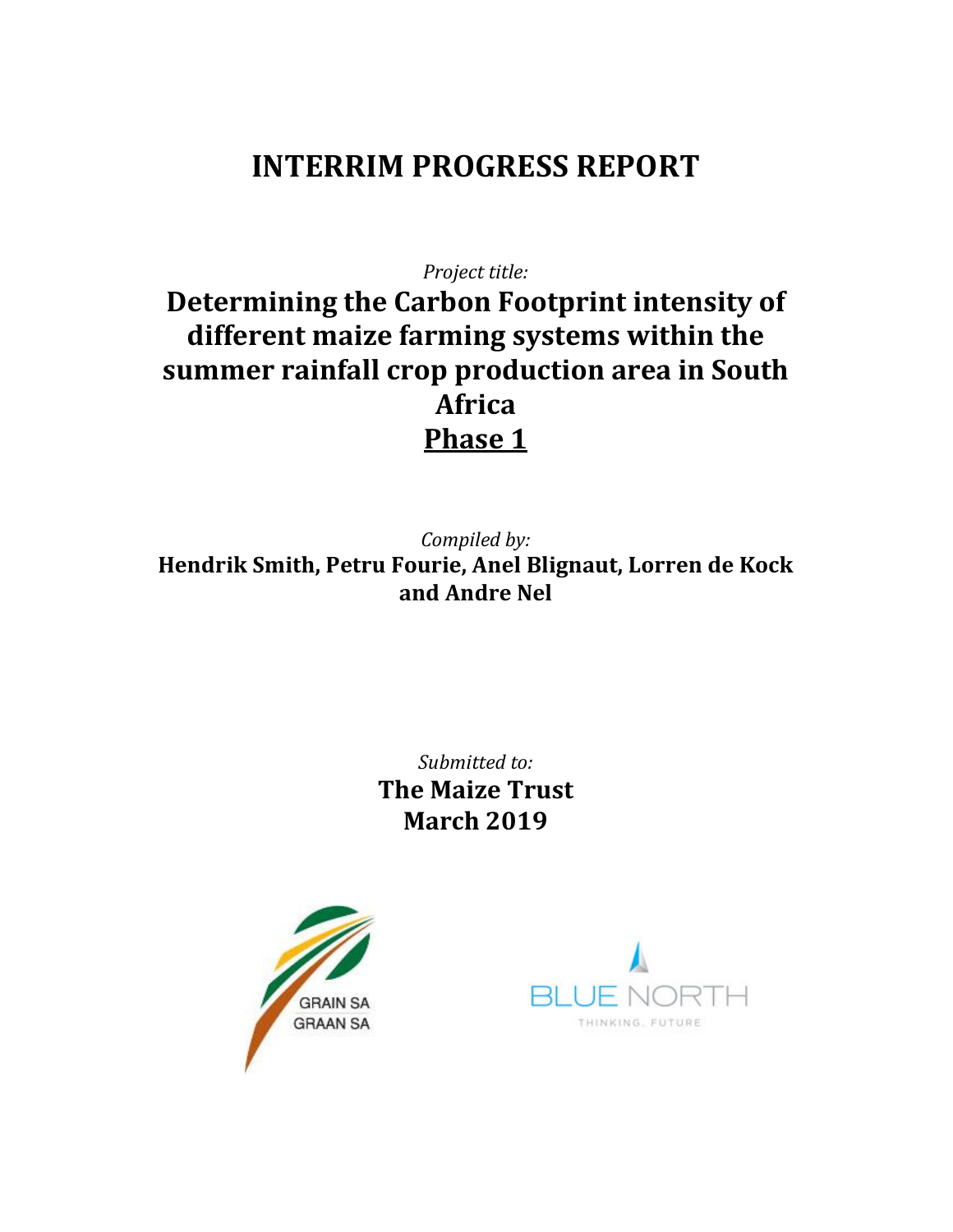## **TABLE OF CONTENT**

| 2. |  |
|----|--|
| 3. |  |
| 4. |  |
| 5. |  |
| 6. |  |
| 7. |  |
| 8. |  |
| 9. |  |
|    |  |
|    |  |
|    |  |
|    |  |
|    |  |
|    |  |
|    |  |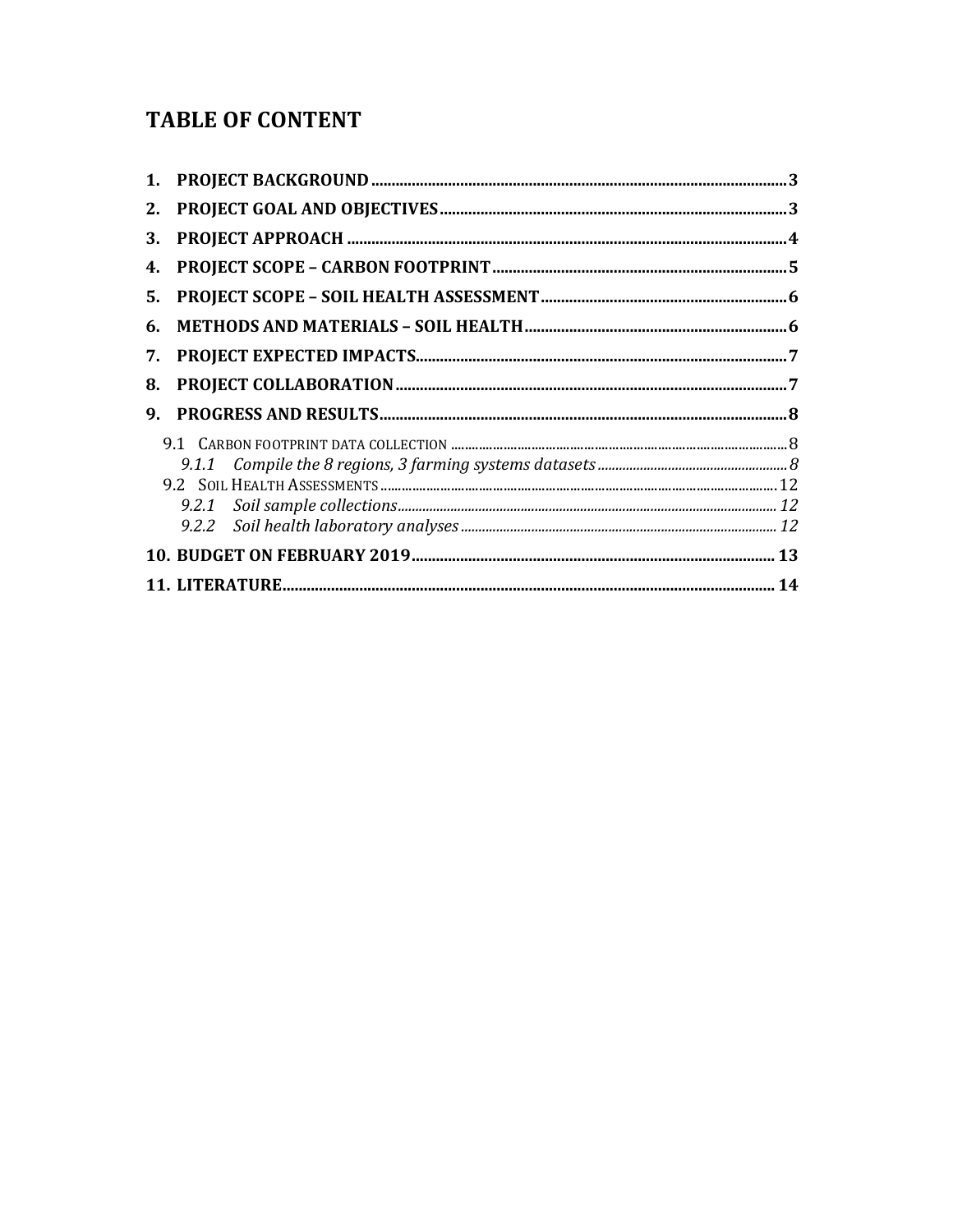## 1. Project Background

Increasingly the environmental impact of agricultural supply chains is being scrutinized by consumers, NGO's and governments. South Africa made a commitment to the international community to reduce its carbon footprint, hence the recent focus on carbon emissions, policy and the introduction of a carbon tax.

Improved cropland management has been highlighted as a very practical and viable carbon emission mitigation option and for that reason (and others) Conservation Agriculture (CA) is currently promoted by many role players in the agricultural industry, including Grain SA. However, it is important to conduct an in-country, or regional, study to assess the carbon footprint of different systems, including the assessment of soil health, which will provide essential information eventually facilitating the reduction in the carbon budget and increase in carbon sequestration rates.

It will therefore be important to demonstrate the impacts of different farming systems on the carbon footprint through accurate assessment tools and calculators of the carbon budgets. For example, through a combination of soil health assessments, carbon sequestration rates / potential and a farm carbon calculator it will be possible to determine the impact of various management options on the net carbon budget and show how this can lead to improved farming efficiency, reduced emissions and alignment with the future carbon tax. The proposed carbon tax legislation also contains mechanisms for selling agricultural carbon credits to other South African organisations to reduce their carbon tax exposure. This project will take the first steps towards understanding the potential of this farm-based carbon credit income stream.

## 2. Project Goal and Objectives

The long term goal of this project is to determine the carbon footprint of selected maizebased farming systems across a key agro-ecological regions of the summer rainfall crop production area of South Africa.

The project's short-term objectives of Phase 1 are:

- 1. To calculate and analyse the carbon footprint of maize-based cropping systems (e.g. to identify the carbon hotspots).
- 2. To understand the carbon impact of different grain farming regimes in different regions of the summer rainfall area.
- 3. To assess soil health under each of the different farming systems per region as an indication of the carbon sequestration potential of different crop systems.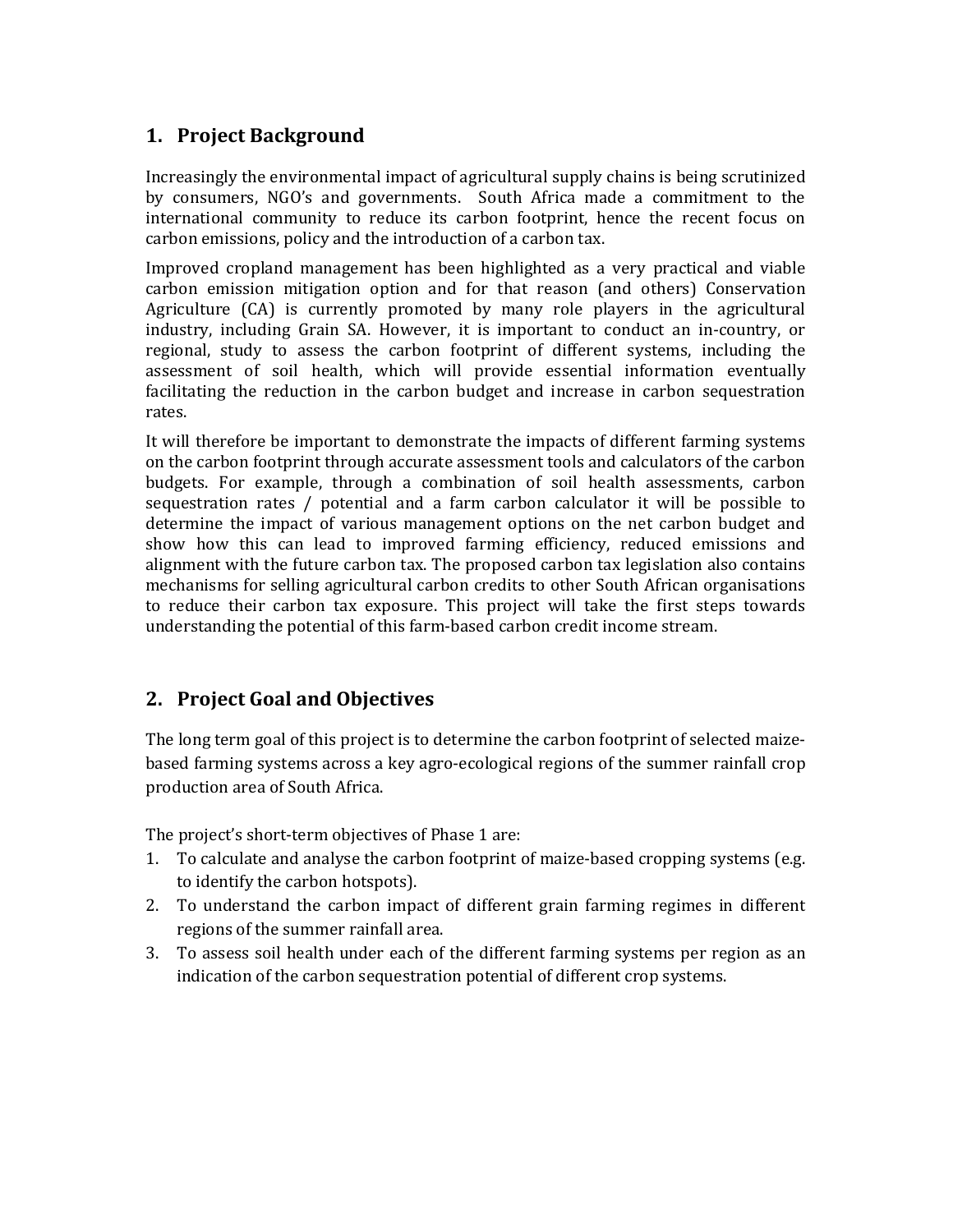## 3. Project Approach

Phase 1 of this project aims to determine the carbon footprint of selected maize-based farming systems across eight key agro-ecological regions and for three different farming regimes (conventional, conservation agriculture with high external inputs and future ideal CA with low external inputs) from a sample of 1 dataset per region, per farming regime. Phase 1 forms part of a longer term project where the carbon footprint methodology and results can be used within the grain industry as an adaptive management tool (Figure 1).



Figure 1: Carbon footprint project phases envisaged by Grain SA.

The extensive production cost database of Grain SA will be used as basis for this assessment, complemented by additional data required (see Appendix C). It is important to recognise that the assessment will therefore not be representative of all farms in a specific region but rather to provide a "snapshot" view of a particular farming regime in a particular region. From 8 years of experience in the agricultural carbon footprinting, CCC can confirm that farmers who measure their carbon footprint improve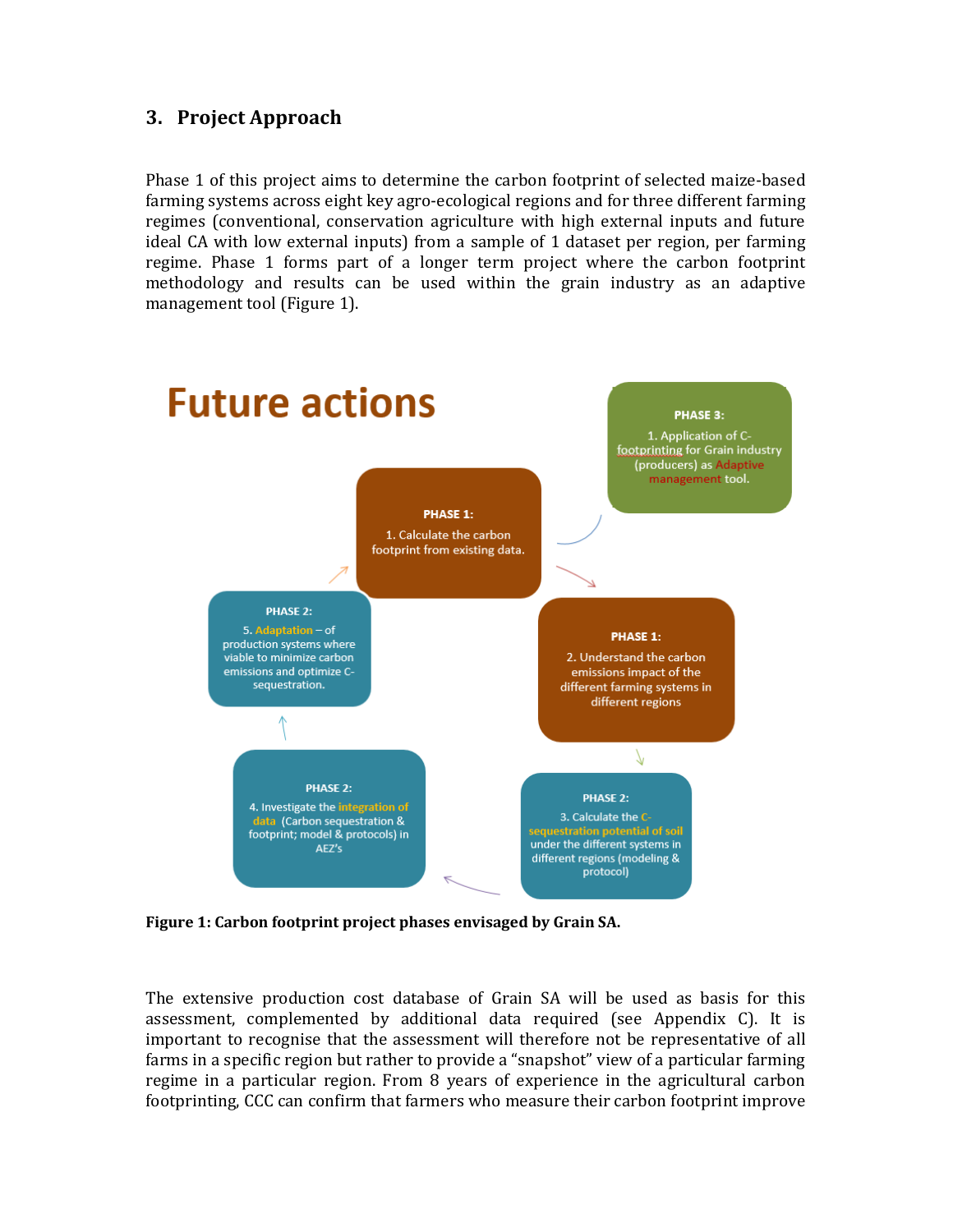their farm management systems. When collecting primary diesel, electricity, fertiliser, etc. data at farm level, farmers must allocate the consumption to various farm activities, equipment and commodities. This process often challenges current farm management systems and highlights areas where farm management systems do not exist or can be improved. Backed-up by data on soil health under different practices in the regions identified, the potential of soil carbon sequestration can further stimulate thinking and awareness on more sustainable and climate-smart agricultural options. The calculation of soil carbon sequestration potential is envisaged as part of Phase 2 of the project.

## 4. Project Scope – Carbon footprint

The project scope for C-footprint calculation includes the following:

- Carbon Footprinting Protocol: PAS 2050.
- Data Collection Period: The same 12 consecutive months for all datasets.
- **Commodity:** Grain (Maize only).
- Value-chain Boundaries: Only the Farm boundary, including delivery to silo storage will be reported. Mills and the rest of the value chain are excluded.
- Farming Systems: Conventional, CA with high external inputs (current systems) and CA with low external inputs – the latter will be the 'ideal future state' of CA farming systems.
- Regions: The following eight (8) regions have been identified as a framework for the assessment:
	- $\checkmark$  Limpopo (Springbok flats) rain fed
	- $\checkmark$  North Western Province
	- $\checkmark$  North West Free State
	- $\checkmark$  Eastern Free State
	- $\checkmark$  Northern Free State
	- $\checkmark$  Eastern Highveld (Mpumalanga) & KwaZulu-Natal
	- $\checkmark$  Lower Orange river irrigation
	- $\checkmark$  Smallholders (KZN)
- Datasets: Grain SA will collect and supply the datasets for each of the farming systems / region combinations. CCC will not be required to collect data.
- Calculations: The carbon footprints will be calculated per farming system per region. The carbon footprint results of the three different farming systems for a specific region will be weighted to calculate the regional carbon footprint figure. In turn, the regional figures will be extrapolated to calculate a snapshot summer grain region carbon footprint.
- Output: PDF report describing the project methodology and results. Grain SA will also receive an Excel spreadsheet with the Kg CO2e / Ton of Grain breakdown for each of the farming system / region combinations, as well as the pro-rata regional carbon footprint and the extrapolated winter grain region carbon footprint.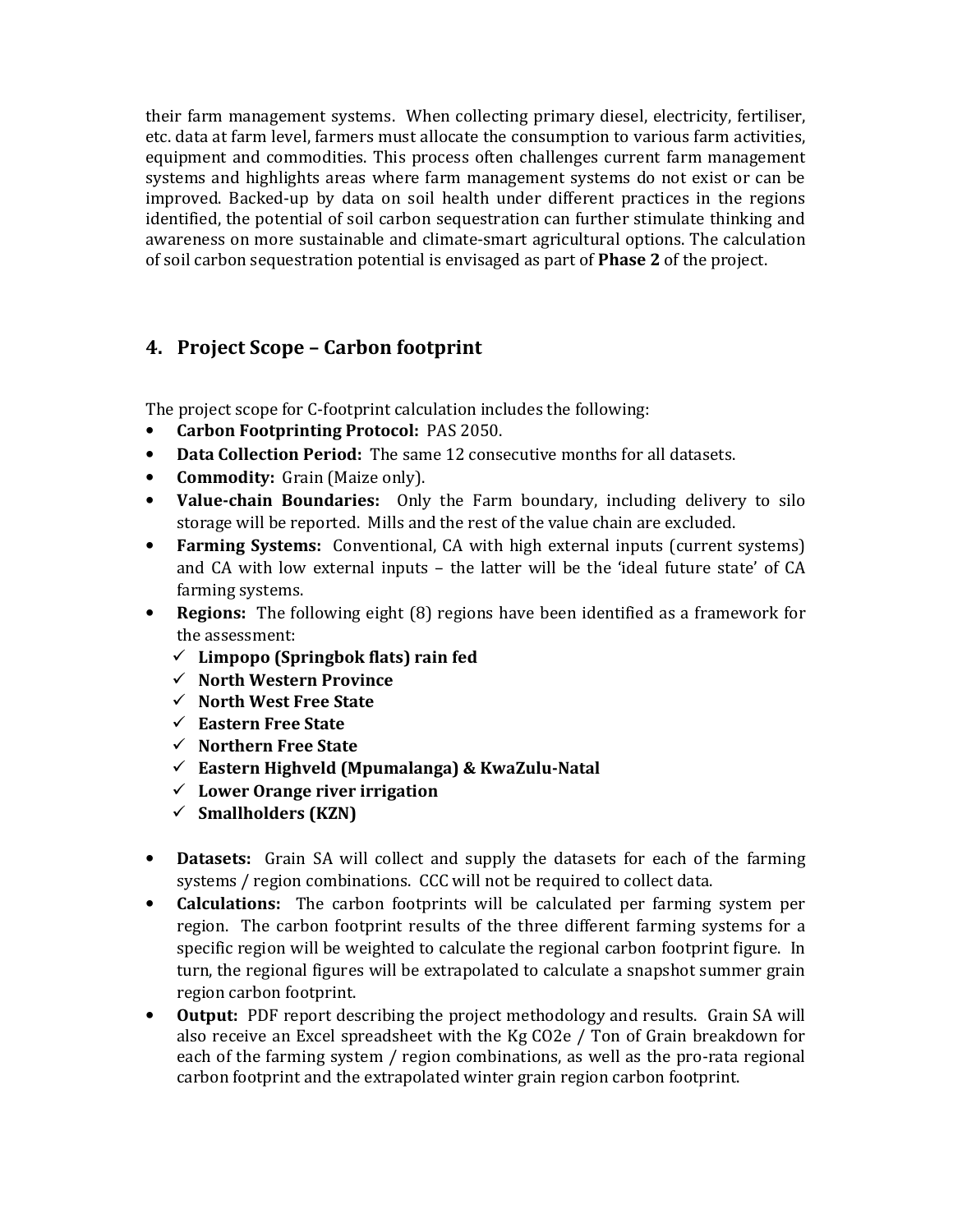### 5. Project Scope – Soil health assessment

This objective was to compliment the C-footprint results by data on soil health under different practices in the regions identified, as a) an indication of their potential to sequestrate soil carbon, b) to stimulate thinking and awareness on more sustainable and climate-smart agricultural options, and c) to provide partial baseline and/or input data for C-sequestration modelling in Phase 2. This soil health assessment is not aimed to be a comprehensive regional soil health study, but rather to provide a snapshot idea of soil health and C- sequestration supporting the overall C-footprint study.

The regions (or agro-ecological zones) listed above were identified as a sampling framework for the assessment:

Two sampling locations will be selected on specific farms in each of the seven subregions, one representing the local conventional tillage (CT) system and one representing the local CA system. Grain SA structures and knowledge of farmers' practices will be used to make this selection.

### 6. Methods and materials – Soil health

Composite soil samples will be taken on a representative field on each of the selected farms per region; soil samples will be taken in the top 5 cm of a specific area in the field, mixed together and used for the composite sample and further analyses.

For this specific assessment, it was decided to use the Soil Health Tool (SHT) developed by Rick Haney (Haney et al., 2008; Haney and Haney, 2010). The SHT is an integrated approach to soil testing using chemical and biological soil test data; it is designed to mimic nature's approach to soil nutrient availability as best we can in the lab. This tool is the culmination of nearly 20 years of research in soil fertility and is widely believed to represent the next step in soil testing for the 21st century.

The SHT is designed to work with any soil under any management scenario because the programme asks simple, universally applicable questions. The methods use nature's biology and chemistry, in that, the soil analysis is performed using a soil microbial activity indicator, a soil water extract (nature's solvent), and H3A extractant, which mimics organic acids produced by living plant roots to temporarily change the soil pH thereby increasing nutrient availability. These organic acids are then broken down by soil microbes since these are excellent soluble carbon source, which returns the soil pH to its natural, ambient level. The SHT doesn't measure just one thing to arrive at the plant available NPK, it uses an integrated approach.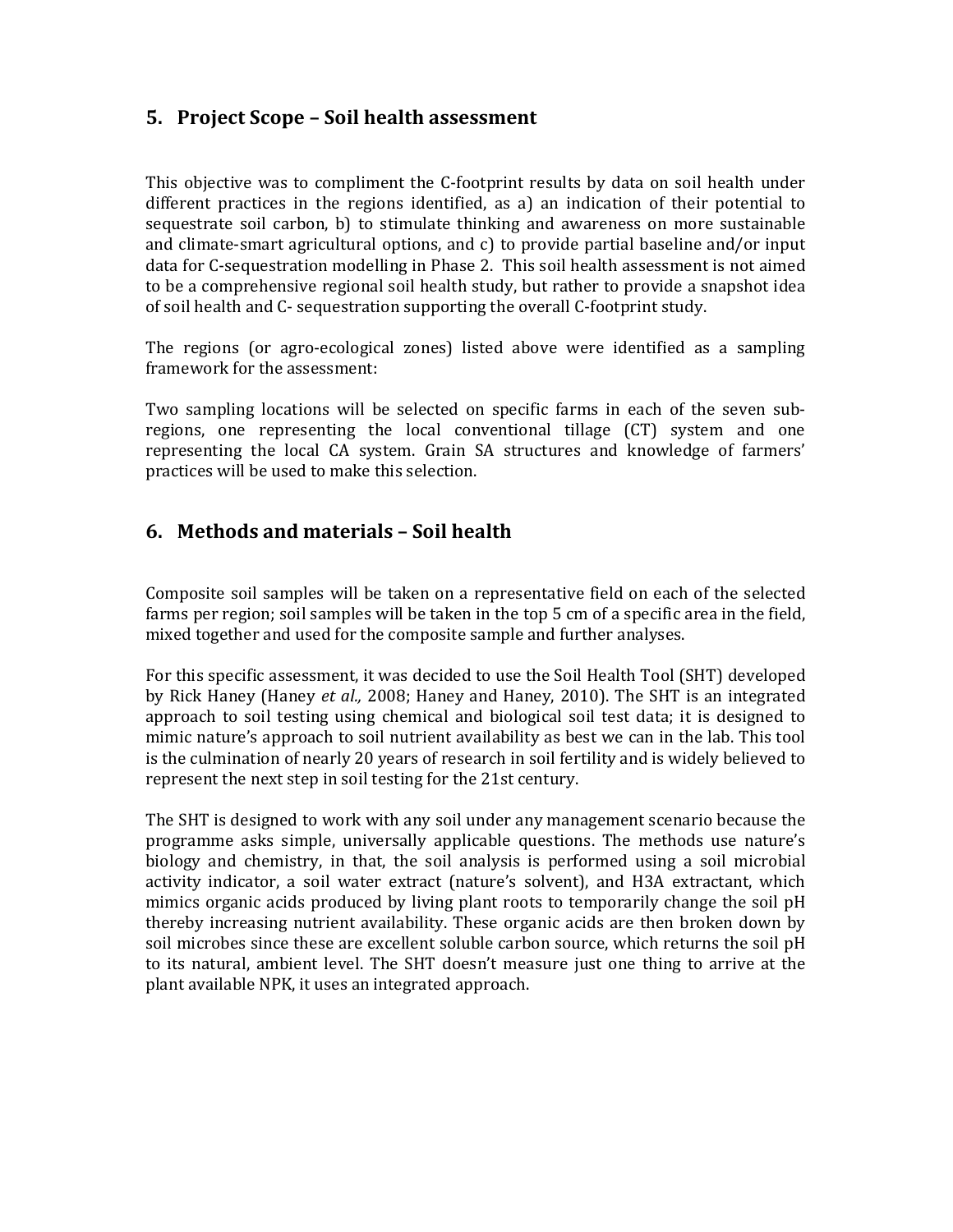## 7. Project Expected Impacts

This project will provide novel (new) data on and create awareness in the entire agricultural value chain (from farmers to markets) on their carbon footprint and provide information on which farming systems to implement in order to reduce the Cfootprint, improve soil health and farming efficiency and reduce the impact on climate change. In the long term this will lead to improved land management, healthier natural resources, a reduction in greenhouse gas emissions and a general improvement in the sustainability of the maize industry. Furthermore, if carbon tax is implemented in the future this information, followed by a rigorous monitoring and implementation process, will be very useful for this sector, specifically the maize industry, inter alia to access carbon tax offset funds to launch CA projects in the grain industry. Determining the impact of various farming systems on carbon budgets also has long term policy implications as the information can be used to assist government in focussing their mitigation strategies for the agriculture sector.

## 8. Project Collaboration

Grain SA will collaborate with the following institutions:

Confronting Climate Change (CCC), which is a South African fruit & wine industry initiative established in 2008. The initiative focuses on the Life Cycle Assessment (LCA) of greenhouse gas emissions at farm-level and across agricultural value chains, as well as a climate change knowledge resources for the industry. The initiative currently focusses on perennial tree orchards, but CCC has already developed a carbon footprint protocol, the data collection tools, database and reporting tools for grain farming in South Africa.

The CCC initiative is project managed by Blue North Sustainability, a Stellenboschbased sustainability practice that is focused on the development and implementation of robust and credible sustainability programs in agricultural businesses and value chains. Blue North was founded in 2011.

Soil Health Solutions (SHS), which offers an analytical service that establishes how far soils have been degraded on the one hand as well as how good soils have been managed on a "Conservation Agriculture" production system and what the benefit from this practice is quantified in nutrient resource (C, N and P) capture that need not to be provided for in the next crop. SHS can routinely establish where a particular soil fits into a degradation continuum and then guide an operation in the right direction to maintain its superior status and to get the not so "superior" on the correct road.

Dr Andre Nel, agronomy and soil science consultant, has been doing agricultural research since 1990 (working for the Agricultural Research Council), inter alia on the water use and irrigation scheduling of wheat, crop rotation in dryland conditions and irrigation with crops such as maize, wheat, sunflower, groundnuts barley, canola, lupines, dry beans, cowpeas and millet. Several studies were focused on the general agronomy and cultivar evaluation of sunflower and canola, as well as the nitrogen requirement of maize, sunflower and canola. The focus of his most recent work was on conservation agriculture with maize and sunflower. As researcher, he is also involved in the Grain SA / The Maize Trust conservation agriculture farmer innovation program at Ottosdal.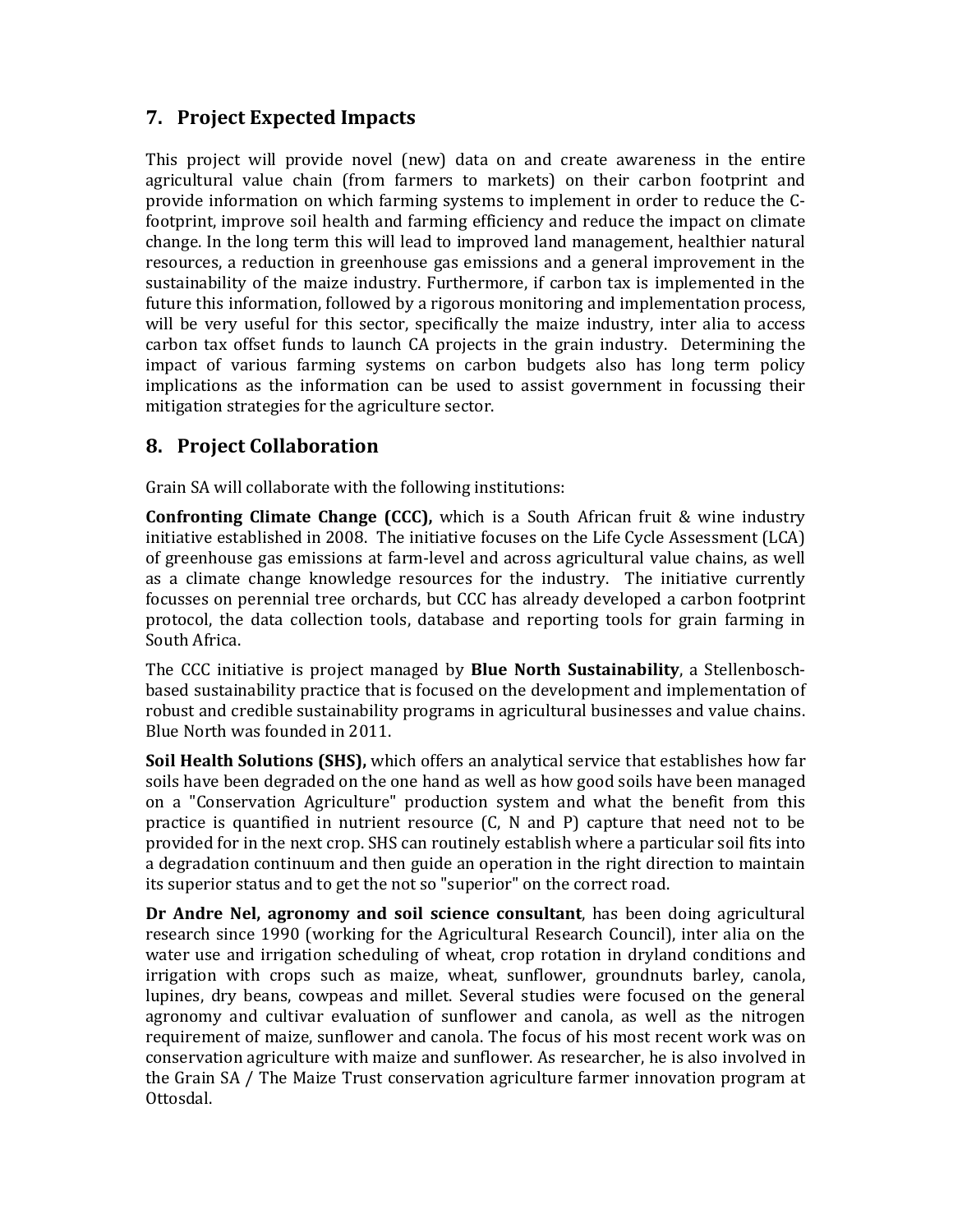## 9. PROGRESS AND RESULTS

#### 9.1 Carbon footprint data collection

#### 9.1.1 Compile the 8 regions, 3 farming systems datasets

Grain SA sourced data from different role-players in the summer grain production regions. The main participants who collaborated with production input data for the different systems include:

- Grain and oilseed farmers
- Agribusinesses
- Input suppliers (chemical, fertiliser)
- Grain SA personnel
- Independent experts

An excel sheet was compiled to collect the required input data in a uniform way for the 2 farming systems. Raw input data was collected for conventional (CT) and conservation agriculture (CA) systems. The raw data collected will be processed by Grain SA and summarised in the Blue North Grain Data Collection tool, where after it will be used to calculate the carbon footprint (greenhouse gas emissions) of the different farming systems in the different regions.

In order to calculate the carbon footprint per ton product, Grain SA gather data for the following maize production regions:

- North West Province
- NW Free State
- Eastern Free State
- Northern Free State
- Eastern Highveld (Mpumalanga) & KwaZulu-Natal
- Lower Orange river irrigation
- Limpopo (Springbok flats dry land)
- Smallholders (KZN)

The following input data were collected per region for each farming system, to calculate the carbon footprint for CA and CT:

- $\checkmark$  Crops in rotation
- $\checkmark$  Yield per crop
- $\checkmark$  Fuel consumption per crop
- $\checkmark$  Fertiliser, lime and gypsum application per crop Chemical spray programme per crop
- $\checkmark$  Residue (% burn / bale / removal after harvest) per crop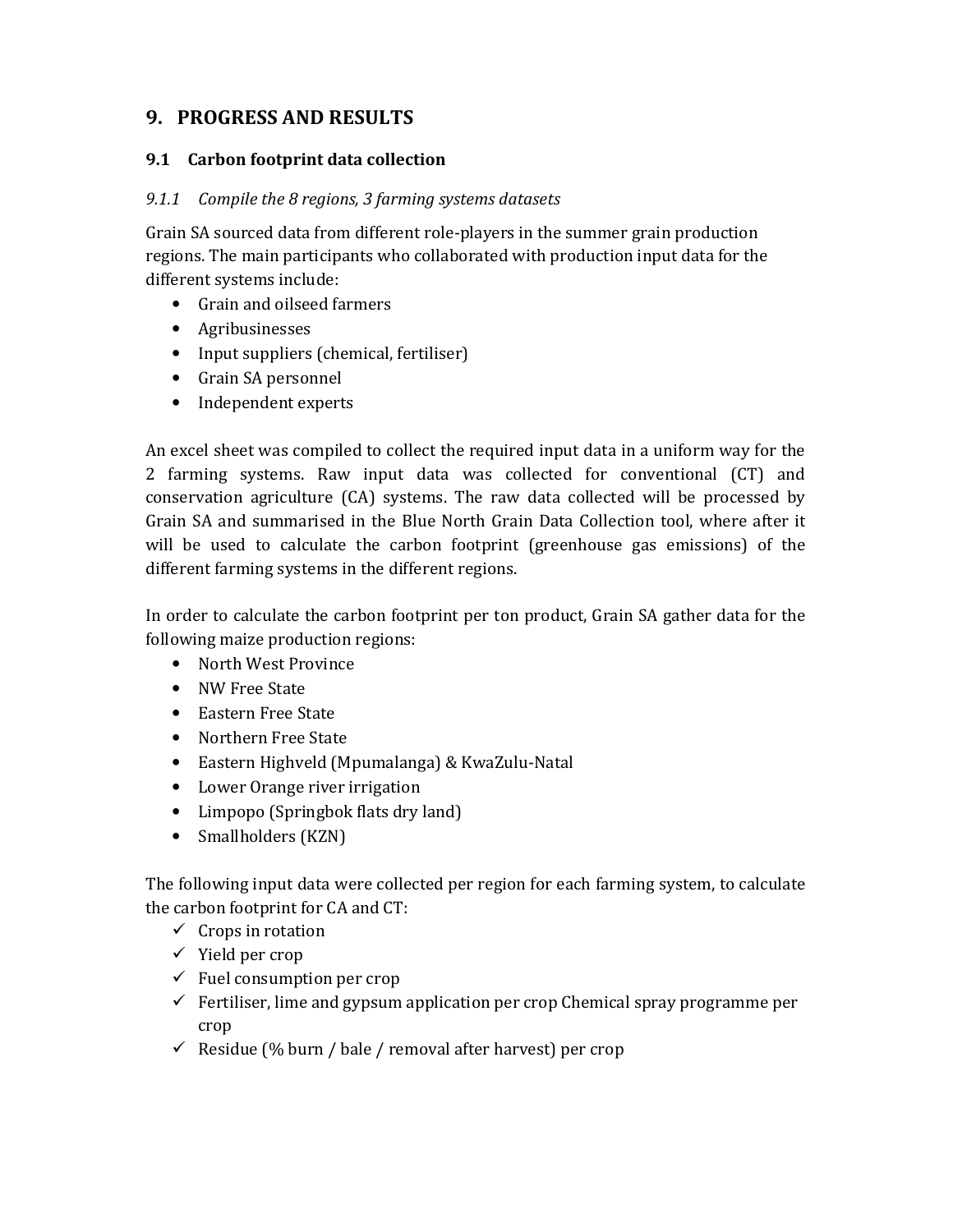#### Progress and results achieved

Discussions were held with several stakeholders in the grain industry to compile Table 1 to 3. Table 1 illustrates the two different grain farming systems (CA and CT) with their maize-based crop rotations in the summer grain production regions. The commodities cultivated per system differ from one system to the other. In the CT system maize is mostly planted with one other crop in rotation while a bigger variety of crops are planted in rotation with each other in the CA systems.

| <b>Regions</b>                   | <b>Farming regime</b> |                     |  |  |  |
|----------------------------------|-----------------------|---------------------|--|--|--|
|                                  | <b>CT</b>             | CA                  |  |  |  |
| North West                       | Maize                 | Maize               |  |  |  |
|                                  | Sunflower             | Sunflower           |  |  |  |
|                                  | Maize                 | Maize               |  |  |  |
| <b>NW Free State</b>             |                       | Soybeans            |  |  |  |
|                                  |                       | Cover crop          |  |  |  |
|                                  |                       | Sunflower           |  |  |  |
|                                  | Maize                 | Maize               |  |  |  |
|                                  | Soybeans              | Maize               |  |  |  |
| Northern Free state              |                       | Soybean +WCC        |  |  |  |
|                                  |                       | Cover crop          |  |  |  |
|                                  |                       | Soybean + WCC       |  |  |  |
|                                  | Maize                 | Maize               |  |  |  |
|                                  | Soybeans              | Soybeans            |  |  |  |
| Eastern Free state               | Maize                 | Wheat               |  |  |  |
|                                  | Dry beans             | Sunflower           |  |  |  |
|                                  |                       | Cover crop          |  |  |  |
| Eastern Highveld & KwaZulu-Natal | Maize                 | Maize               |  |  |  |
|                                  | Soybeans              | Soybeans            |  |  |  |
|                                  | Grain sorghum         | Grain sorghum       |  |  |  |
| Limpopo (Springbok flats)        | Sunflower             | Sunflower           |  |  |  |
|                                  | Maize                 | Maize               |  |  |  |
|                                  | Wheat                 | Wheat               |  |  |  |
| Lower Orange river irrigation    |                       | Soybean             |  |  |  |
|                                  |                       | Wheat               |  |  |  |
| Smallholders (KZN)               | Maize                 | Maize-intercropping |  |  |  |

Table 1: Two different grain farming systems in the summer grain production region with their crop rotations

WCC=Winter cover crop

Table 2 summarises the raw data that was gathered - yield, total fuel usage, fertiliser and crop residue. Table 3 shows the further breakdown of the total fuel usage per region for the 2 different regimes.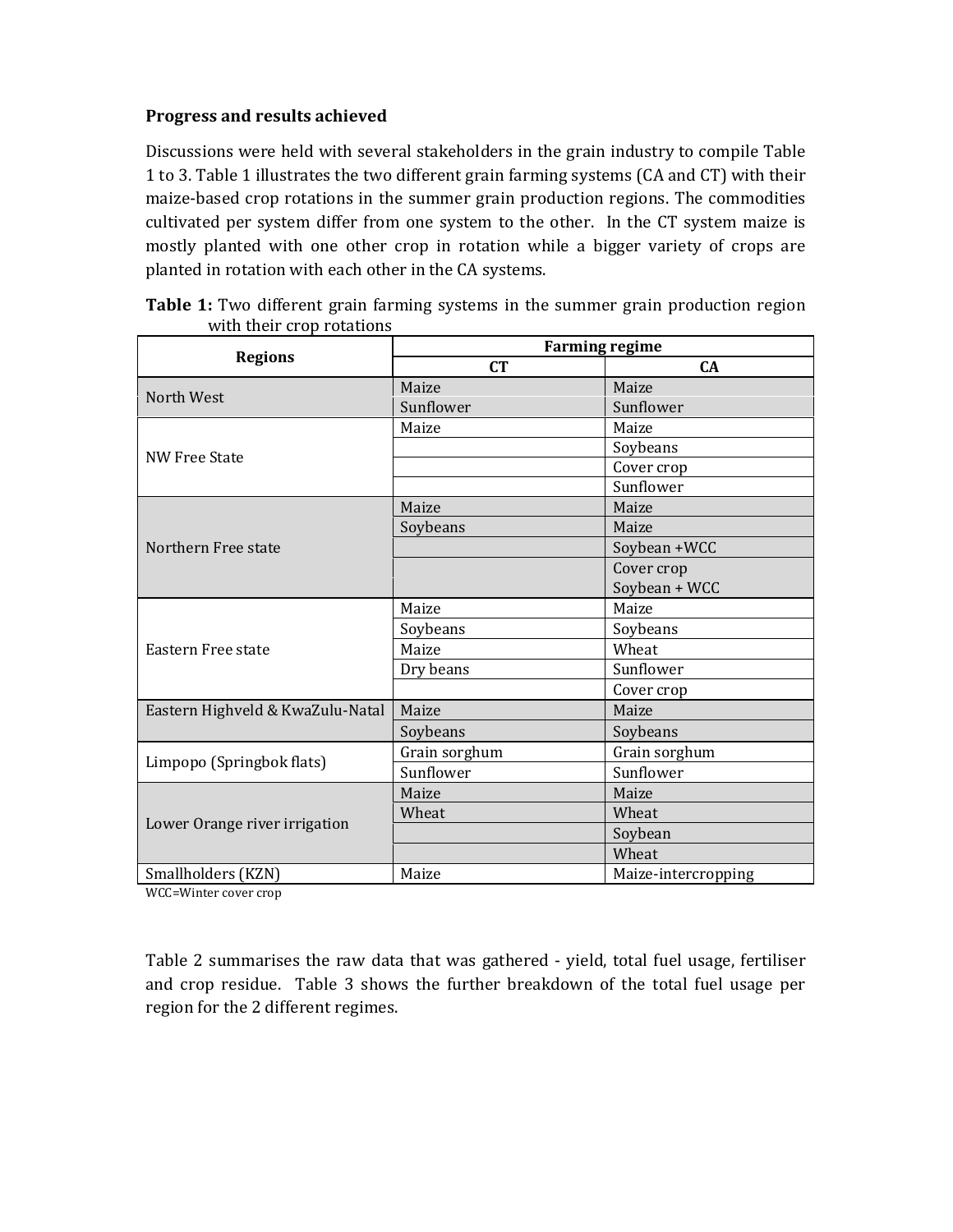| <b>Regions</b>                | Regime    | Commodity           | Yield                   | <b>Total Fuel</b> | Fertiliser   |              |                  | Crop residue |                   |
|-------------------------------|-----------|---------------------|-------------------------|-------------------|--------------|--------------|------------------|--------------|-------------------|
|                               |           |                     | t/ha                    |                   | N            | P            | K                | % area burnt | % residue removed |
| <b>NWFS</b>                   | <b>CT</b> | Maize               | 5                       | 64,4              | 90           | 16           | 8                | 0%           | 20%               |
| <b>NWFS</b>                   | CA        | Maize               | 5                       | 28,0              | 90           | 16           | 8                | 0%           | 20%               |
| <b>NWFS</b>                   | CA        | Soybeans            | 2,1                     | 31,9              | 8            | 12           | 16               | 0%           | 20%               |
| <b>NWFS</b>                   | CA        | Cover crop          |                         | 16,3              | 40           | 12           | 6                | 0%           | 50%               |
| <b>NWFS</b>                   | CA        | Sunflower           | $\overline{c}$          | 26,3              | 54           | 12           | 6                | 0%           | 20%               |
| North FS                      | CT        | Maize               | 5                       | 53,4              | 70           | 24           | 12               | $0\%$        | 80%               |
| North FS                      | <b>CT</b> | Soybeans            | 1,6                     | 53,4              | 8            | 12           | 16               | 0%           | 0%                |
| North FS                      | CA        | Maize               | 7                       | 32,2              | 75           | 18           | 9                | 0%           | 30%               |
| North FS                      | CA        | Maize               | $\overline{7}$          | 32,2              | 75           | 18           | $\boldsymbol{9}$ | $0\%$        | 30%               |
| North FS                      | CA        | Soybean +WCC        | $\overline{2}$          | 45,9              | $\mathbf{0}$ | $\bf{0}$     | $\boldsymbol{0}$ | 0%           | 30%               |
| North FS                      | CA        | Cover crop          |                         | 30,6              | 60           | 15           | 7                | 0%           | 30%               |
| North FS                      | CA        | Soybean + WCC       | $\overline{2}$          | 44,5              | $\Omega$     | $\mathbf{0}$ | $\theta$         | $0\%$        | 30%               |
| Eastern Highveld & KZN        | <b>CT</b> | Maize               | 7,8                     | 72,4              | 140,4        | 28           | 35               | $0\%$        | 10%               |
| Eastern Highveld & KZN        | <b>CT</b> | Soybeans            | 2,2                     | 64,6              | 10           | 25           | 48               | 0%           | 10%               |
| Eastern Highveld & KZN        | CA        | Maize               | 7,6                     | 45,3              | 140,4        | 28           | 35               | 0%           | 10%               |
| Eastern Highveld & KZN        | CA        | Soybeans            | 2,2                     | 38,6              | 10           | 25           | 48               | 0%           | 10%               |
| Limpopo (Springbok flats)     | <b>CT</b> | Grain sorghum       | $\overline{c}$          | 71,0              | $\mathbf{0}$ | $\bf{0}$     | $\boldsymbol{0}$ | $0\%$        | $0\%$             |
| Limpopo (Springbok flats)     | <b>CT</b> | Sunflower           | 1,2                     | 69,5              | $\theta$     | $\mathbf{0}$ | $\theta$         | 0%           | 0%                |
| Limpopo (Springbok flats)     | CA        | Grain sorghum       | 4                       | 27,0              | 10           | 20           | $\theta$         | $0\%$        | 5%                |
| Limpopo (Springbok flats)     | CA        | Sunflower           | 1,5                     | 19,0              | 10           | 20           | $\boldsymbol{0}$ | $0\%$        | 5%                |
| Lower Orange river irrigation | <b>CT</b> | Maize               | 14                      | 42,3              | 260          | 45           | 50               | 80%          | 0%                |
| Lower Orange river irrigation | <b>CT</b> | Wheat               | 8                       | 51,1              | 250          | 48           | 75               | 20%          | 0%                |
| Lower Orange river irrigation | <b>CT</b> | Maize               | 14                      | 42,3              | 260          | 45           | 50               | 80%          | 0%                |
| Lower Orange river irrigation | <b>CT</b> | Wheat               | 8                       | 51,1              | 250          | 48           | 75               | 20%          | 0%                |
| Lower Orange river irrigation | CA        | Maize               | 14                      | 42,3              | 260          | 45           | 50               | 80%          | 0%                |
| Lower Orange river irrigation | CA        | Wheat               | 8                       | 43,6              | 250          | 48           | 75               | 20%          | 0%                |
| Lower Orange river irrigation | CA        | Soybean             | $\overline{\mathbf{4}}$ | 42.3              | 120          | 36           | 50               | 0%           | 0%                |
| Lower Orange river irrigation | CA        | Wheat               | 9,5                     | 43,6              | 250          | 48           | 75               | 20%          | $0\%$             |
| Smallholders (KZN)            | <b>CT</b> | Maize               | $\mathbf{1}$            |                   | 60           | 10           | 10               | 0%           | 0%                |
| Smallholders (KZN)            | CA        | Maize-intercropping | 5,4                     | $\sim$            | 60           | 10           | 10               | $0\%$        | $0\%$             |

#### Table 2: Inputs per hectare for farming regimes

\*WCC= Winter cover crop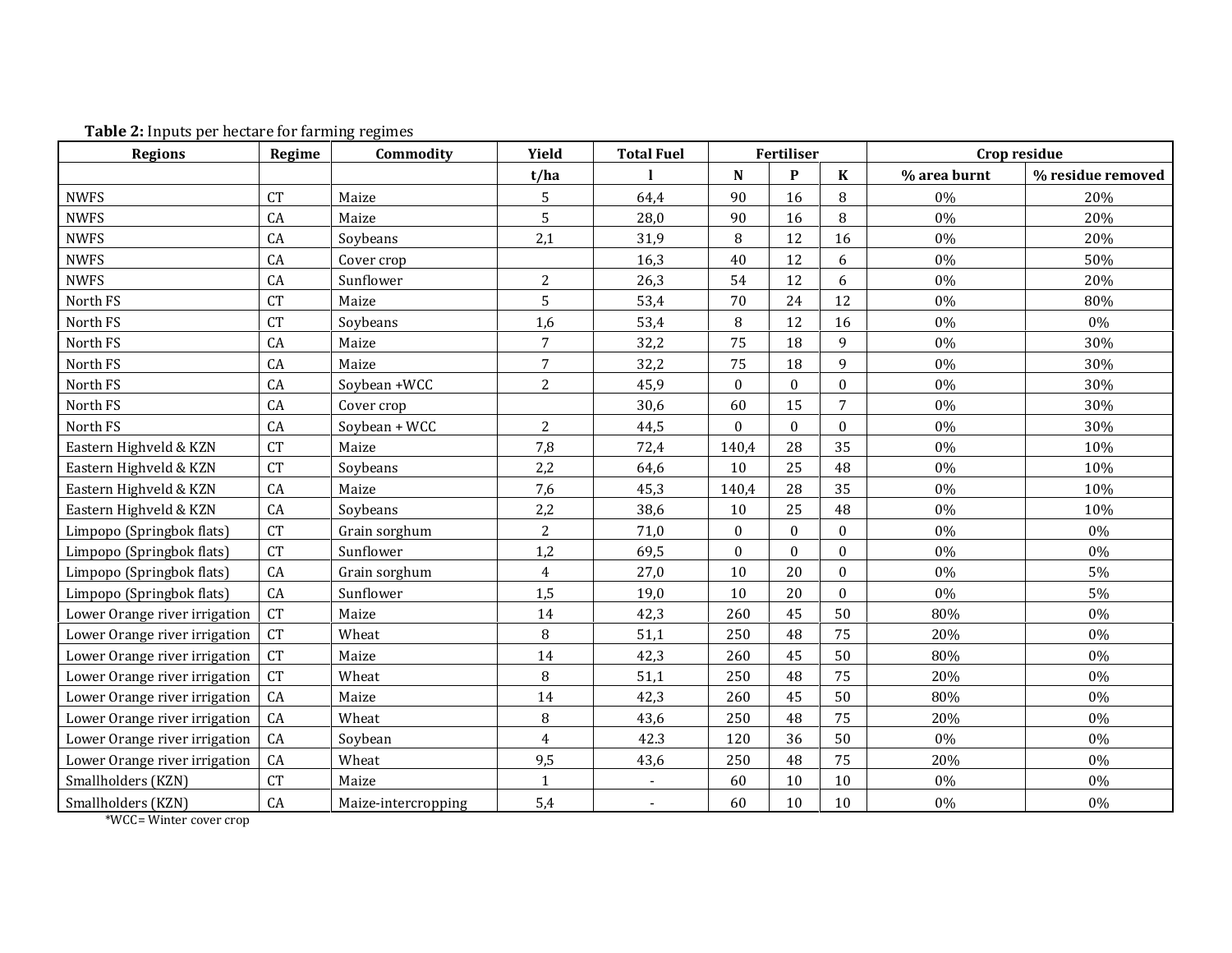| <b>Regions</b>                  | <b>Conventional (CT)</b> |                  | <b>Conservation Agriculture (CT)</b> |                  |                   |                  |                         |  |
|---------------------------------|--------------------------|------------------|--------------------------------------|------------------|-------------------|------------------|-------------------------|--|
|                                 | Year 1                   | Year 2           | Year 1                               | Year 2           | Year 3            | Year 4           | Year 5                  |  |
| <b>NWFS</b>                     | <b>Maize</b>             |                  | <b>Maize</b>                         | <b>Soybeans</b>  | <b>Cover crop</b> | <b>Sunflower</b> |                         |  |
| Soil Preparation:               | 37,87                    |                  | 5,57                                 | 5,57             | 5,57              | 5,57             |                         |  |
| Planting:                       | 13,99                    |                  | 12,41                                | 13,80            | 10,70             | 12,73            |                         |  |
| Harvesting:                     | 12,55                    |                  | 10,00                                | 12,55            | 0,00              | 8,00             |                         |  |
| <b>Total</b>                    | 64,41                    |                  | 27,98                                | 31,92            | 16,28             | 26,30            |                         |  |
| <b>Northern FS</b>              | <b>Maize</b>             | <b>Soybeans</b>  | <b>Maize</b>                         | <b>Maize</b>     | Soybean<br>$+WCC$ | Cover crop       | Soybean +<br><b>WCC</b> |  |
| Soil Preparation:               | 22,62                    | 22,62            | 2,62                                 | 2,62             | 2,62              | 1,31             | 2,62                    |  |
| Planting:                       | 18,24                    | 18,24            | 17,06                                | 17,06            | 30,68             | 29,33            | 29,33                   |  |
| Harvesting:                     | 12,55                    | 12,55            | 12,55                                | 12,55            | 12,55             | 0,00             | 12,55                   |  |
| <b>Total</b>                    | 53,41                    | 53,41            | 32,24                                | 32,24            | 45,86             |                  |                         |  |
| Eastern Highveld & KZN          | <b>Maize</b>             | <b>Soybeans</b>  | <b>Maize</b>                         | <b>Soybeans</b>  |                   |                  |                         |  |
| Soil Preparation:               | 37,00                    | 27,04            | 20,57                                | 4,40             |                   |                  |                         |  |
| Planting:                       | 22,88                    | 24,98            | 12,15                                | 21,61            |                   |                  |                         |  |
| Harvesting:                     | 12,55                    | 12,55            | 12,55                                | 12,55            |                   |                  |                         |  |
| <b>Total</b>                    | 72,43                    | 64,57            | 45,28                                | 38,56            |                   |                  |                         |  |
| <b>Limpopo: Springbok flats</b> | <b>Grain sorghum</b>     | <b>Sunflower</b> | <b>Grain sorghum</b>                 | <b>Sunflower</b> |                   |                  |                         |  |
| Soil Preparation:               | 46,68                    | 46,68            | 3,73                                 | 3,73             |                   |                  |                         |  |
| Planting:                       | 10,49                    | 10,13            | 9,49                                 | 9,24             |                   |                  |                         |  |
| Harvesting:                     | 13,83                    | 12,69            | 13,83                                | 6,00             |                   |                  |                         |  |
| <b>Total</b>                    | 70,99                    | 69,50            | 27,05                                | 18,97            |                   |                  |                         |  |
| Orange river irrigation         | <b>Maize</b>             | Wheat            | <b>Maize</b>                         | Wheat            | <b>Soybeans</b>   | Wheat            |                         |  |
| Soil Preparation:               | 13,63                    | 27,13            | 13,63                                | 19,61            | 13,63             | 19,61            |                         |  |
| Planting:                       | 13,08                    | 10,49            | 13,08                                | 10,49            | 13,08             | 10,49            |                         |  |
| Harvesting:                     | 15,60                    | 13,50            | 15,60                                | 13,50            | 15,60             | 13,50            |                         |  |
| <b>Total</b>                    | 42,31                    | 51,12            | 42,31                                | 43,60            | 42,31             | 43,60            |                         |  |

#### Table 3: Further breakdown of fuel usage per region for the 2 different regimes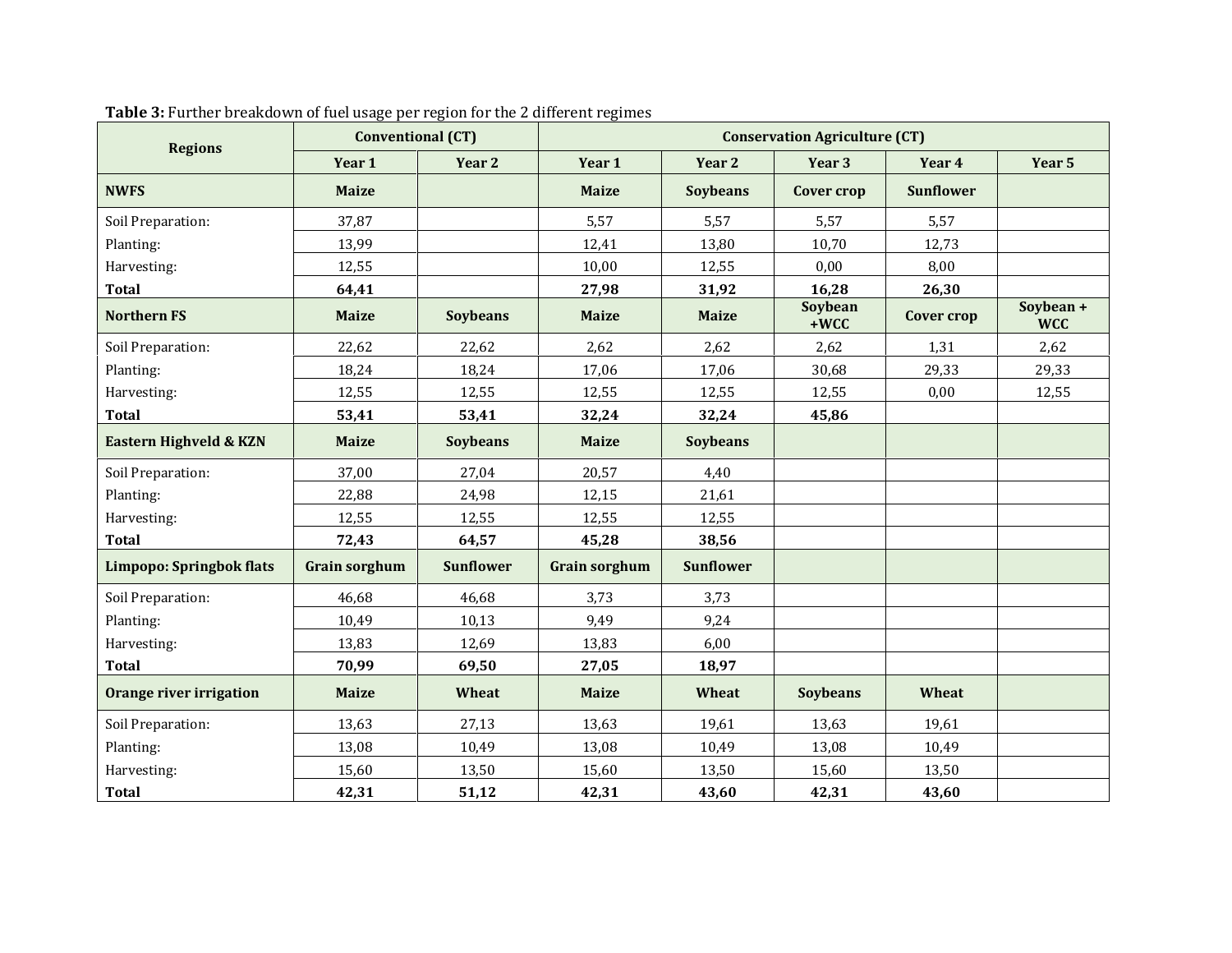#### 9.2 Soil Health Assessments

#### 9.2.1 Soil sample collections

Table 4 shows the progress with soil sample collection in the various maize producing regions. Only a few sites still have to be sampled.

#### 9.2.2 Soil health laboratory analyses

Table 4 shows the progress with soil health laboratory analyses in the various maize producing regions. Only a few samples still have to be analysed.

| <b>REGION</b>        | CA                                                      | <b>PROGRESS</b>                      | <b>CT</b>                                     | <b>PROGRESS</b>                      |
|----------------------|---------------------------------------------------------|--------------------------------------|-----------------------------------------------|--------------------------------------|
| <b>LIMPOPO</b>       | <b>WILLEM VD WALT</b><br><b>Region: Settlers</b>        | Sampling<br>scheduled for<br>1 April | <b>DIRK DALING</b><br><b>Region: Settlers</b> | Sampling<br>scheduled for 1<br>April |
|                      | <b>HANNES OTTO</b>                                      | Sampling                             | <b>FANIE NEL</b>                              | Sampling done                        |
| <b>NORTH WEST</b>    | Region: Ottosdal                                        | done                                 | <b>Region: Ottosdal</b>                       |                                      |
| <b>NORTH WEST</b>    | <b>GERHARD CRONJE</b>                                   | Sampling                             | <b>GERHARD</b>                                | Sampling done                        |
| <b>FREE STATE</b>    | <b>COBUS VAN</b>                                        | scheduled for                        | <b>CRONJE</b>                                 |                                      |
|                      | <b>COLLER</b><br>Region: Bultfontein<br>/ Viljoenskroon | April                                | <b>Region:</b><br>Bultfontein                 |                                      |
| <b>EASTERN FREE</b>  | <b>DANIE SLABBERT</b>                                   | Soil sampling                        | <b>NEIGHBOUR</b>                              | Soil sampling                        |
| <b>STATE</b>         | <b>Region: Reitz</b>                                    | and analyses<br>done                 | <b>Region: Reitz</b>                          | and analyses<br>done                 |
| <b>NORTHERN FREE</b> | <b>IZAK DREYER</b>                                      | Soil sampling                        | <b>NEIGHBOUR</b>                              | Soil sampling                        |
| <b>STATE</b>         | <b>Region: Vrede</b>                                    | and analyses<br>done                 | <b>Region: Vrede</b>                          | and analyses<br>done                 |
| <b>MPUMALANGA /</b>  | <b>BRUCE SHEPHERD</b>                                   | Soil sampling                        | <b>NEIGHBOUR</b>                              | Soil sampling                        |
| <b>KZN</b>           | <b>Region: Bergville</b>                                | and analyses                         | <b>Region:</b>                                | and analyses                         |
|                      |                                                         | done                                 | Bergville                                     | done                                 |
| <b>LOWER ORANGE</b>  | <b>BERTIE COETZEE</b>                                   | Sampling                             | To be identified                              | Sampling                             |
| <b>RIVER</b>         | <b>Region: Prieska</b>                                  | scheduled for                        | Region: Prieska                               | scheduled for                        |
|                      |                                                         | <b>Iune</b>                          |                                               | June                                 |
| <b>SMALLHOLDERS</b>  | <b>PHUMELELE</b>                                        | Soil sampling                        | <b>PHUMELELE</b>                              | Soil sampling                        |
|                      | <b>HLONGWANE</b>                                        | and analyses                         | <b>HLONGWANE</b>                              | and analyses                         |
|                      | <b>Region: Bergville</b>                                | done                                 | <b>Region:</b>                                | done                                 |
|                      |                                                         |                                      | Bergville                                     |                                      |

Table 4: Soil health sampling sites and progress, maize production regions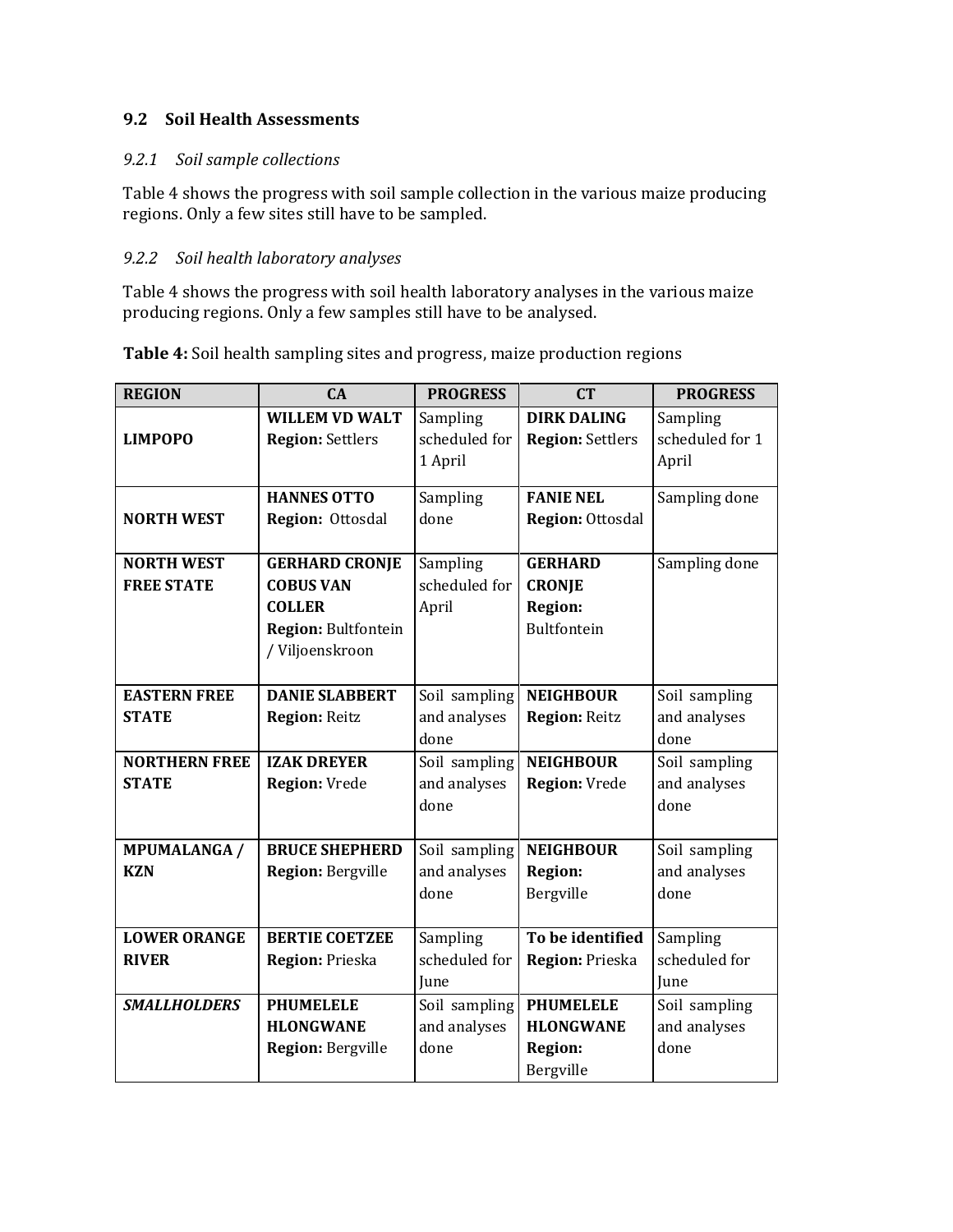## 10.BUDGET ON FEBRUARY 2019

| <b>Project activities</b>        | <b>Total Actual</b><br><b>YTD</b><br><b>Feb 2019</b> | <b>Total Budget</b><br><b>YTD 2018/19</b> | <b>Available to</b><br>use |
|----------------------------------|------------------------------------------------------|-------------------------------------------|----------------------------|
| Data collection                  | 3 2 2 0                                              | 74510                                     | 71 290                     |
| Data Warehousing                 |                                                      | 13 600                                    | 13 600                     |
| <b>Calculations &amp; Report</b> |                                                      | 54 400                                    | 54 400                     |
| Soil Health Assessment           |                                                      | 133720                                    | 133720                     |
| Project close out                |                                                      | 13 600                                    | 13 600                     |
| Travel & Accommodation           |                                                      | 12 000                                    | 12 000                     |
| <b>Total</b>                     | 3 2 2 0                                              | 301830                                    | 298 610                    |
| Plus: Management fee (10%)       | 322                                                  | 30 183                                    | 29861                      |
| <b>Grand Total</b>               | 3542                                                 | 332 013                                   | 328471                     |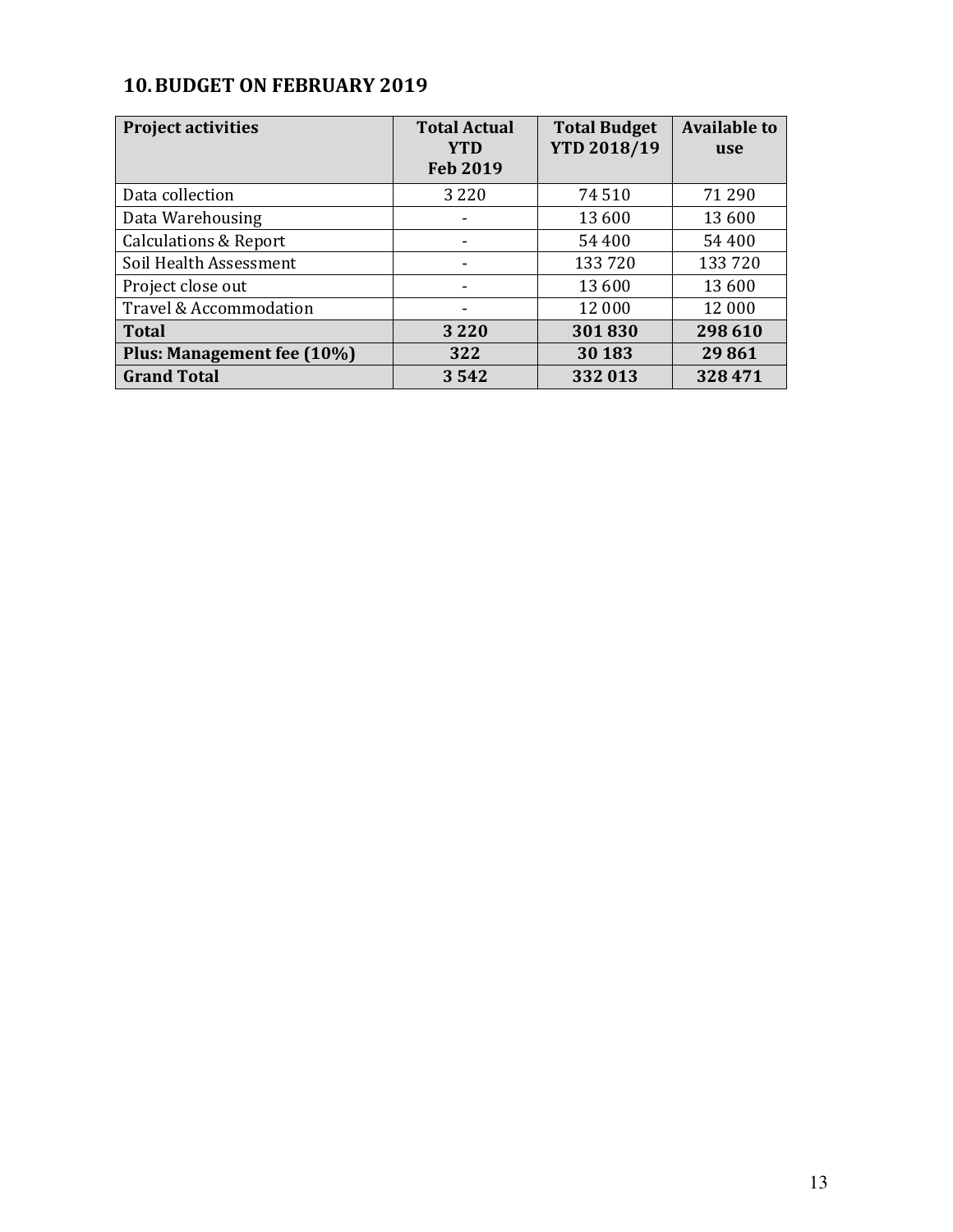#### **11. Literature**

- Department of Environmental Affairs. 2011. South Africa's Second National Communication under the United Nations Framework Convention on Climate Change. Department of Environmental Affairs, Republic of South Africa, Pretoria.
- Lal, R. 2004. Soil carbon sequestration impacts on global climate change and food security. Science 304:1623-1627. www.sciencemag.org/cgi/content/full/ 305/5690/1567DCI.
- Lal, R. 2005. Soil carbon sequestration in natural and managed tropical forest ecosystems. Journal of Sustainable Forestry 21(1):1-30.
- Lal, R. 2006. Enhancing crop yields in the developing countries through restoration of soil organic carbon pool in agricultural lands. Land Degradation and Development 17:197-209.
- Lal, R. 2010a. Enhancing eco-efficiency in agroecosystems through soil C sequestration. Crop Science 50:S120-S131.
- Lal, R. 2010b. Managing soils and ecosystems for mitigating anthropogenic carbon emissions and advancing global food security. BioScience 60(9):708-721.
- Lal, R. 2015. Sequestering carbon and increasing productivity by conservation agriculture. Journal of Soil and Water Conservation 70(3): 55A-62A.
- Lal, R., Negassa, W. and Lorenz, K. 2015. Carbon sequestration in soil. Current Opinion in Environmental Sustainability 15: 79–86
- Lal, R. 2016. Beyond COP21: Potential and challenges of the "4 per Thousand" initiative. Journal of Soil and Water Conservation 71(1): 20A-25A
- Mills, A.J. and Fey, M.V. 2004. Declining soil quality in South Africa: effects of land use on soil organic matter and surface crusting. Journal of Plant and Soil, 21(5):388-398.
- National Treasury. 2013. Carbon tax policy paper: reducing greenhouse gas emissions and facilitating the transition to a green economy. Available at: http://www.treasury.gov.za (accessed on 10 December 2013).
- Reicosky, D.C., Lindstrom, M.J., Schumacher, T.E., Lobb, D. and Malo, D.D. 2005. Tillageinduced CO2 loss across an eroded landscape. Soil and Tillage Research, 81(2): 183–194.
- The British Standards Institution. 2011. PAS 2050:2011 specification for the assessment of the life cycle greenhouse gas emissions of goods and services.
- The British Standards Institution. 2012. PAS 2050-1:2012 specification for the assessment of life cycle greenhouse gas emissions from horticultural products.
- Food and Agriculture Organization of the United Nations (FAO). 2015. Soils help to combat and adapt to climate change by playing a key role in the carbon cycle. Available at: www.fao.org.
- Partridge, A., Cloete-Beets, L. Barends, V. 2014. The real cost of a carbon tax. Estimating the impact of South Africa's 2015 carbon tax with an application to the agricultural sector of the Western Cape. Paper submitted to the 2014 Annual Conference of the